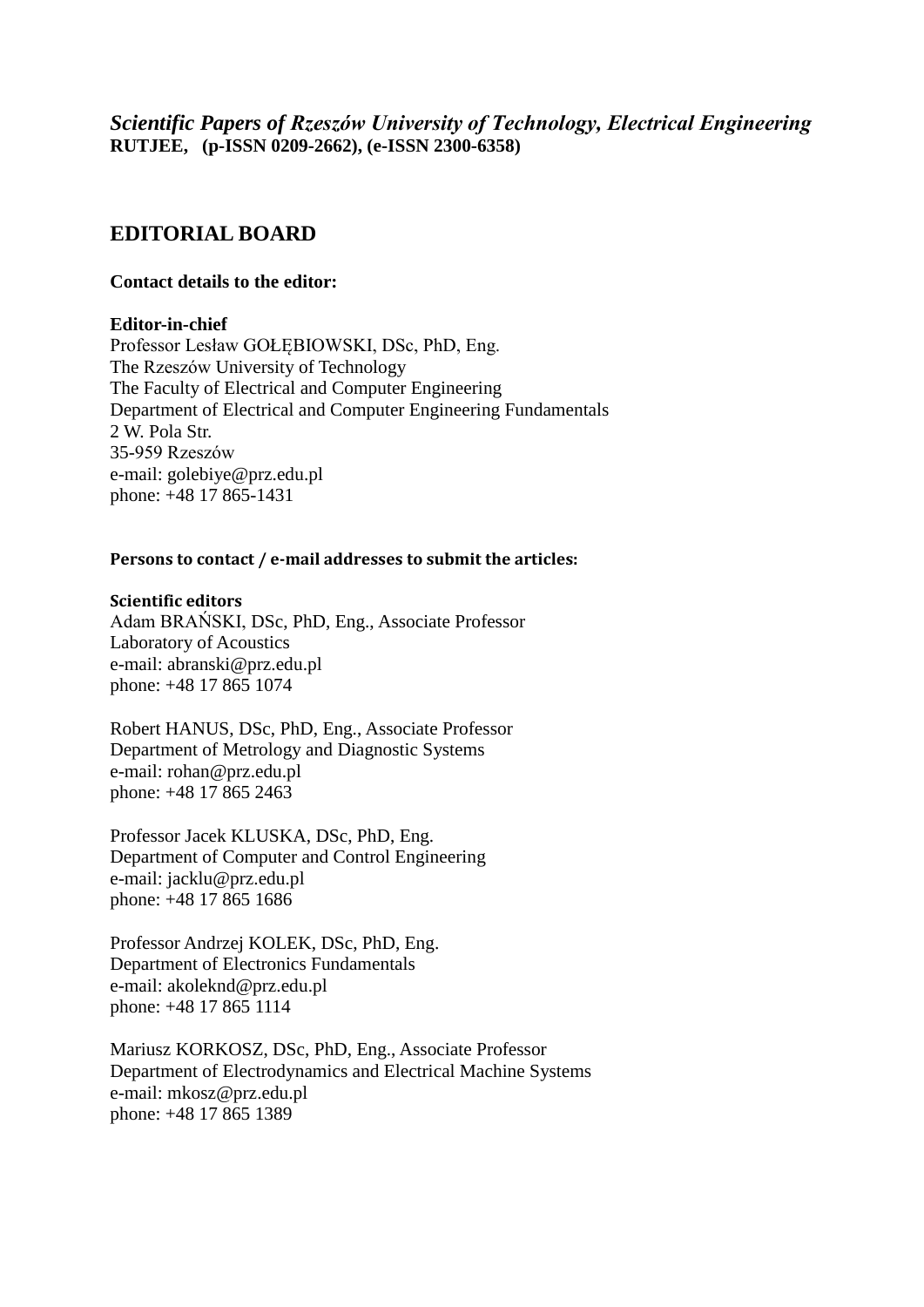Stanisław PAWŁOWSKI, DSc, PhD, Eng., Associate Professor Department of Electrodynamics and Electrical Machine Systems e-mail: spawlo@prz.edu.pl phone: +48 17 865 1305

Jerzy POTENCKI, DSc, PhD, Eng., Associate Professor Department of Electronic and Communications Systems e-mail: jurpot@prz.edu.pl phone: +48 17 865 1239

Zbigniew ŚWIDER, DSc, PhD, Eng., Associate Professor Department of Computer and Control Engineering e-mail: swiderzb@prz.edu.pl phone: +48 17 865 1549

#### **Statistical editor**

Wiesława MALSKA, PhD, Eng. e-mail: wmalska@prz.edu.pl phone: +48 17 865 1974

## **Editorial assistant**

Robert ZIEMBA, PhD, Eng. e-mail: ziemba@prz.edu.pl phone: +48 17 865 1330

### **Members**

Marek GOŁĘBIOWSKI, PhD, Eng. e-mail: yegolebi@prz.edu.pl phone: +48 17 743 1431

Maciej KUSY, PhD, Eng. e-mail: mkusy@prz.edu.pl phone: +48 17 865 1113

Mariusz MĄCZKA, PhD, Eng. e-mail: mmaczka@prz.edu.pl phone: +48 17 865 1663

Dominik STRZAŁKA, PhD, Eng. e-mail: strzalka@prz.edu.pl phone: +48 17 865 1104

Bartosz TRYBUS, PhD, Eng. e-mail: btrybus@prz.edu.pl phone: +48 17 865 1685